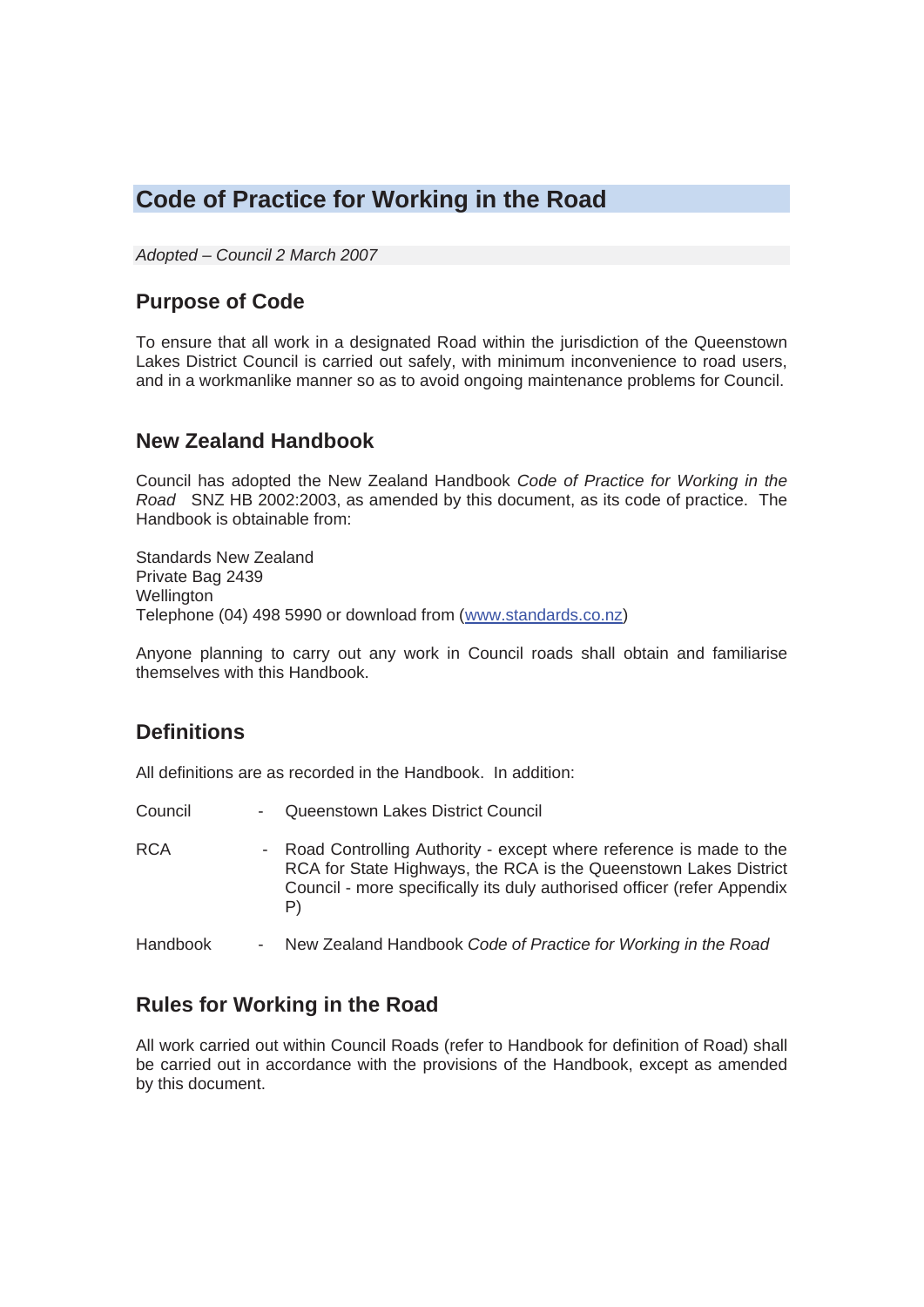# **Appendix B - Schedule of Special Local Conditions**

#### **a) Additional Reference Document**

- QLDC Guideline: Rural Corridors Corridor Management Guideline shall apply as appropriate.
- Arrowtown Design Guidelines.

#### **b) Main Roads**

- 1. State Highways This Code does not apply to designated State Highways within the district. These included:
- SH6 (Kingston / Frankton / Cromwell / Wanaka / Haast).
- SH6A (Frankton / Queenstown including Stanley Street as far as Shotover Street, and Shotover Street).
- SH84 (From SH6 into Wanaka to the Brownston Street intersection).
- SH8A (Luggate Tarras Road).

 **Separate application to work on these roads shall be made to the appropriate RCA for State Highways** (note reference to parking provisions along state highways referred to in **g)** below)

2. Arterial Roads

 A list of arterial roads may be found in Appendix N. No work shall be carried out on Arterial roads on any weekday between 7.00am and 9.00am, and 4.00pm and 6.00pm.

#### **c) Fees and Deposits**

- $\bullet$  A fee shall be payable with
	- a. Each Road Opening Notice (includes Temporary Traffic Management)
	- b. Each submission of Temporary Traffic Management Plans for events that do not involve excavation of the Road
- A deposit shall be lodged where the RCA deems it necessary to safeguard the interests of the ratepayers. This deposit will be refunded within 12 months of the completion of the works less any amounts necessary to make good outstanding defects.
- Fees and typical deposit amounts are listed in Appendix O. Such amounts may be varied from time-to-time by resolution of Council.

#### **d) Hours of Work (Clause 3.2.2)**

Except for the provisions for Arterial Roads (b2 above) and public holidays when no work is normally permitted, work in Roads shall take place between 7.00am and 6.00pm Monday to Saturday. The RCA may vary this with good reason. Authorisation will be in writing and specific to each application.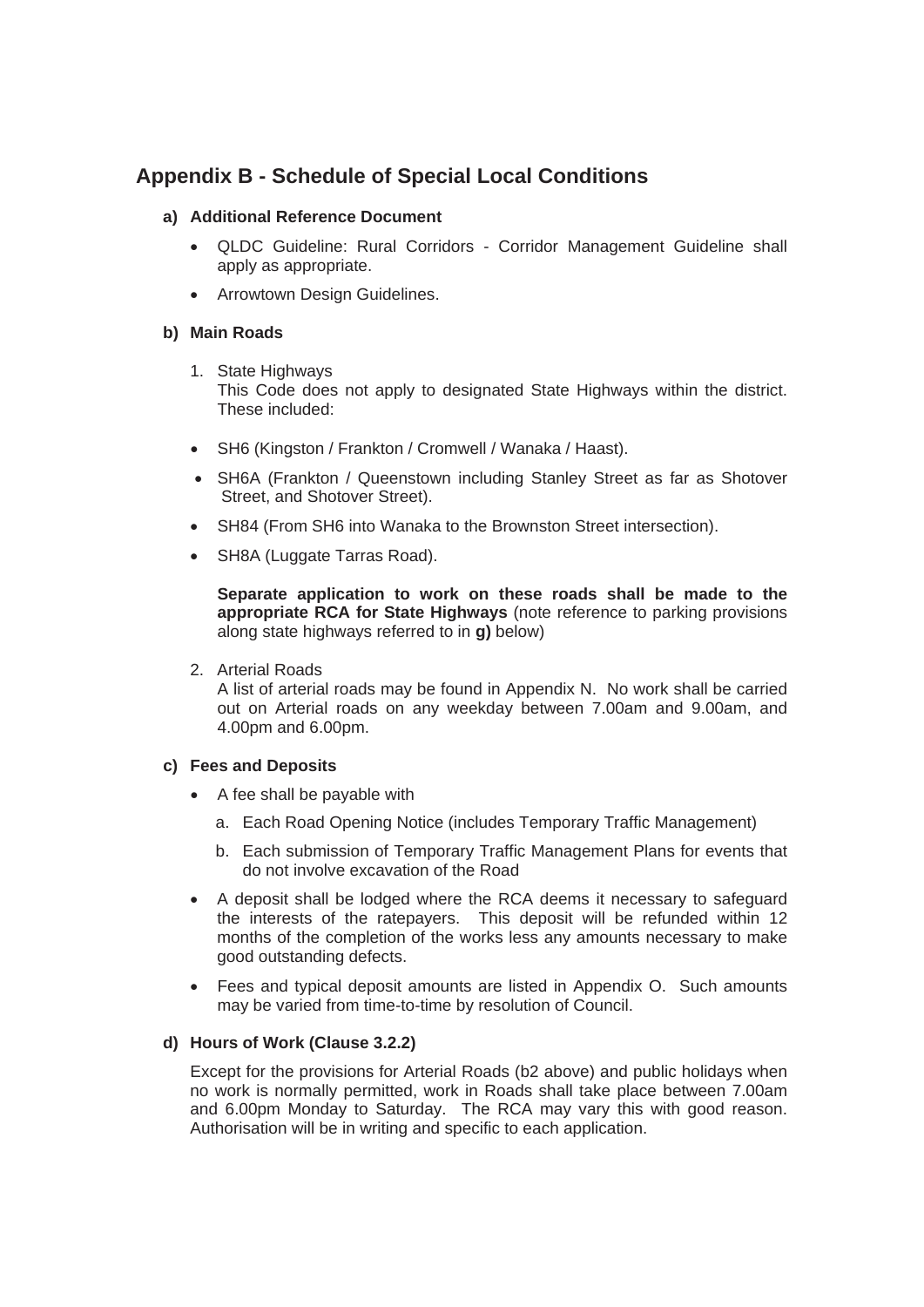#### **e) Emergency Response Requirements (Clause 3.2.3)**

Unless agreed to in writing, the Principal Provider or their Contractor shall respond to any message sent to them regarding an emergency situation at the worksite, by:

- confirming within 15 minutes that the situation is being attended to.
- proceeding with appropriate remedial actions within a further 45 minutes.

In extreme events that, in the opinion of the RCA, require immediate attention, the RCA may undertake remedial measures by whatever means possible, in which case the Principal Provider shall be responsible for any costs incurred.

#### **f) Special Noise Consideration (Clause 3.2.4)**

No specific additional conditions.

#### **g) Interference with Parking Bays ( Clause 3.2.7)**

The following additional clause shall apply:

Where it is necessary to restrict parking in order to carry out the works, Council's Parking Enforcement Officer (refer to Appendix P) shall be advised*. (Note - this will also apply to designated car parks along State Highways within the District*).

Special care shall be taken to avoid damaging any meters or in-ground parking bay monitoring devices. Any of these disturbed shall be reinstated at the completion of the works and any damage made good.

#### **h) Damage to Property (Clause 3.2.8)**

In addition to the services and structures mentioned in Clause 3.2.8, the Principal Provider and the Contractor shall take care to avoid damaging or deforming footpaths and driveways by keeping heavy vehicles and plant off them, or by the provision of appropriate dunnage. In the absence of photographic evidence, damage within the vicinity of the worksite will be assumed to be as a result of the activities of the Principal Provider who will be responsible for its repair.

#### **i) Public Liability Insurance ( Clause 3.2.9)**

In addition to the provisions of Clause 3.2.9:

- No specific value of insurance is stipulated.
- The Principal Provider and / or Contractor shall hold insurance to cover the level of risk associated with the proposed works.
- The RCA may request a copy of the Certificate of Insurance and may require that the cover be increased.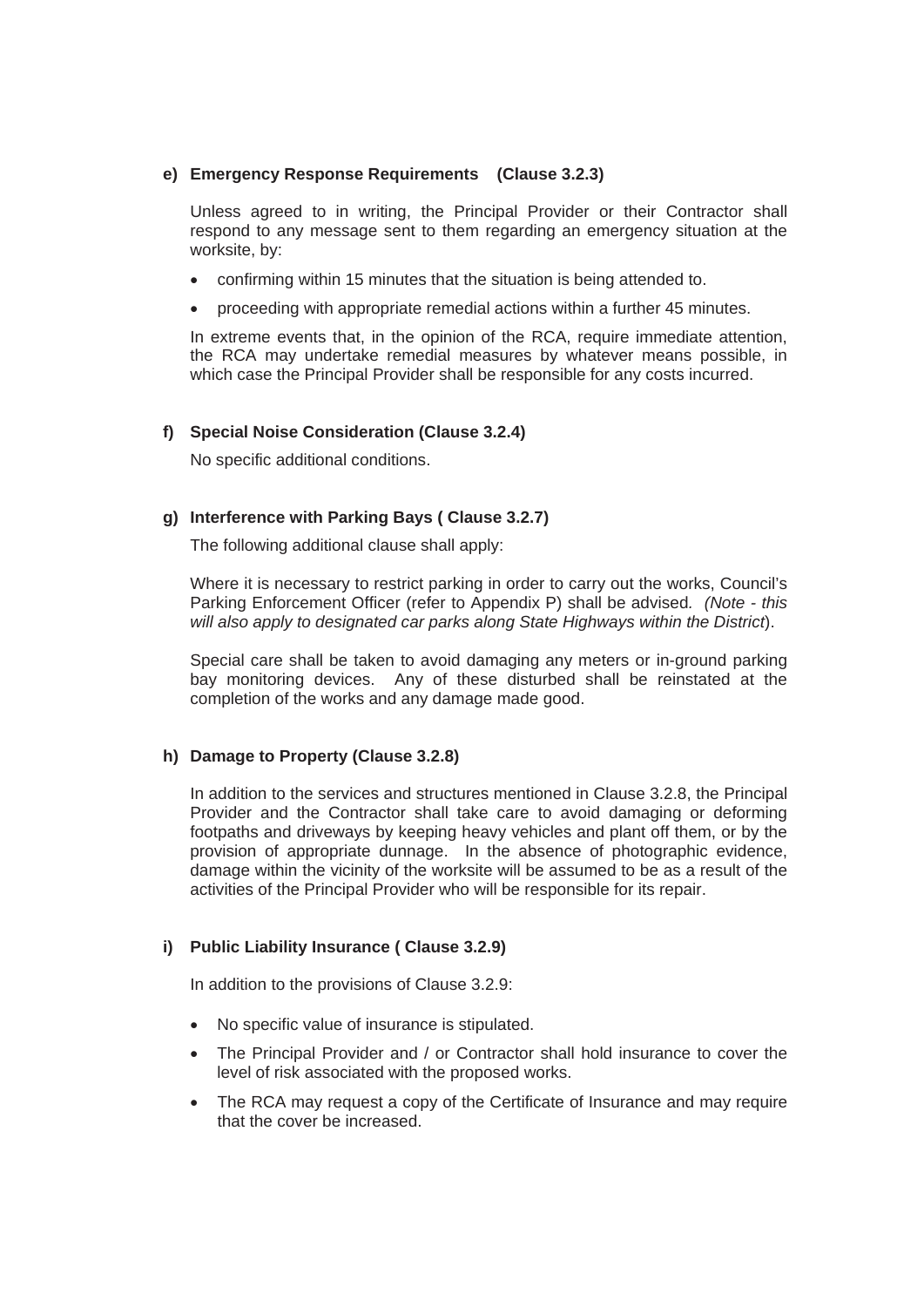#### **j) Trenchless Construction Requirements (Clause 4.2)**

No additional requirements.

#### **k) Working Around Trees Requirements (Clause 4.4 and Appendix K)**

In addition to clause 4.4 and Appendix K, no excavation shall be carried out under the canopy of trees growing in the road without the approval of the RCA.

#### **l) Utility Cover Requirements (Clause 4.6.2)**

In addition to Clause 4.2.6, the RCA shall be advised when proposed services will be installed at depths shallower than what is required in the various utility codes, or within the road pavement basecourse or imported sub base layers, and of the proposed measures aimed at protecting the services and road or footpath surface integrity. The RCA may require additional or alternative measures where what is proposed is deemed unacceptable.

#### **m) Backfilling of Trenches ( Clause 4.7.1) and Surface Reinstatement (Clause4.7.2)**

Historically this has been a significant cause of discomfort to motorists and ongoing maintenance cost to Council. The practices of loosely backfilling a trench across a road and relying on traffic to compact it, and of leaving trenches open or without restoring the surface for more than a few days, are not acceptable. The requirements of these clauses shall be strictly adhered to.

#### **In addition the RCA shall be advised when backfilling activities will be taking place to allow inspection.**

Notwithstanding these, the Principal Provider shall be responsible for the reinstatement of any damage or deformation to a trench made by them for period of up to two years, and the RCA may choose to carry out the work and recover the costs from the Principal Provider.

#### **n) Grassed and Planted Areas (Clause 4.7.2.10)**

In addition to Clause 4.7.2.10:

- Grass seed shall be a mixture of NZ Browntop (30%) and Red or Chewing Fescue (70%).
- Grassed areas shall be maintained until grass cover is fully restored, including where it is necessary to re-establish ground profiles after later settlement.

#### **o) GAP 150,GAP 100,GAP 65,GAP 40, GAP 20 Requirements (Clause 5)**

No additional requirements other than to advise that aggregates sourced from the Shotover River are considered too soft and are not approved for use as basecourse materials in Council Roads.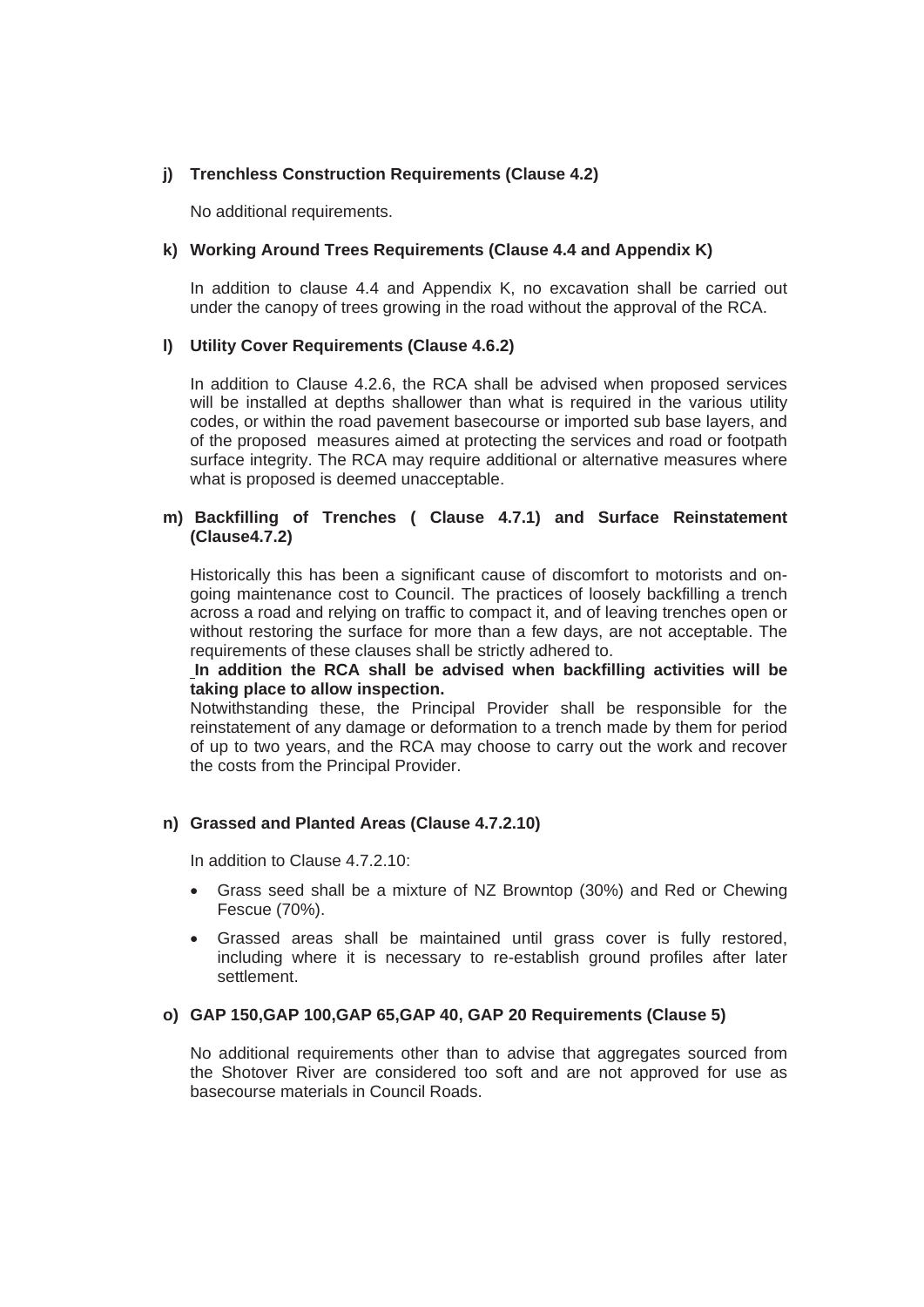# **Appendix N - QLDC Arterial Routes**

| <b>Road ID</b>                                               | <b>Road Name</b>             | <b>Start Name</b>             | <b>End Name</b>                 | Sub Area              |  |  |  |  |
|--------------------------------------------------------------|------------------------------|-------------------------------|---------------------------------|-----------------------|--|--|--|--|
| 208                                                          | <b>Centennial Ave</b>        | Bedford, Suffolk, Ford, Devon | McDonnell Rd                    | Arrowtown             |  |  |  |  |
| 236                                                          | Wiltshire St                 | <b>Berkshire Street</b>       | <b>Buckingham Street</b>        | Arrowtown             |  |  |  |  |
| 207                                                          | <b>Bedford St</b>            | <b>Buckingham Street</b>      | <b>Suffolk Street</b>           | Arrowtown             |  |  |  |  |
| 235                                                          | <b>Berkshire St</b>          | Malaghans Road                | <b>Buckingham Street</b>        | Arrowtown             |  |  |  |  |
| 233                                                          | Buckingham Street(East)      | Wiltshire Street              | <b>Bedford Street</b>           | Arrowtown             |  |  |  |  |
| 600                                                          | Ardmore Street               | Brownston Street (West)       | MacDougall Street               | Wanaka                |  |  |  |  |
| 1383                                                         | <b>McDougall Street</b>      | <b>Faulks Terrace</b>         | <b>Ardmore Street</b>           | Wanaka                |  |  |  |  |
| 1301                                                         | Cardrona Valley Road         | Bridge #11/Erp 16/8.11        | <b>Faulks Terrace</b>           | <b>Wakatipu Rural</b> |  |  |  |  |
| 405                                                          | <b>McDonnell Road</b>        | Centennial Ave                | State Highway 6                 | Wakatipu Rural        |  |  |  |  |
| 350                                                          | Glenorchy-Queenstown Road    | Fernhill Road (Nth)           | Oban Street(Corner)             | Wakatipu Rural        |  |  |  |  |
| 300                                                          | <b>Oban Street</b>           | Glenorchy-Queenstown Road     | Mull Street                     | Wakatipu Rural        |  |  |  |  |
| 400                                                          | <b>Arthurs Point Road</b>    | Moonlight Stables Road        | <b>Littles Road</b>             | Wakatipu Rural        |  |  |  |  |
| 413                                                          | Malaghans Road               | <b>Littles Road</b>           | Lake Hayes/Arrowtown Road       | <b>Wakatipu Rural</b> |  |  |  |  |
| 406                                                          | Arrowtown-Lake Hayes Road    | State Highway 6               | Malaghans Road                  | Wakatipu Rural        |  |  |  |  |
| 1300                                                         | Crown Range Road             | State Highway No.6            | Bridge #11/Erp 16/8.11          | Wakatipu Rural        |  |  |  |  |
| 970                                                          | Hawea Control Structure Road | State Highway No.6            | Capell Avenue/Domain Road       | Hawea                 |  |  |  |  |
| 800                                                          | Capell Avenue                | The Dam Road                  | Parry Crescent                  | Hawea                 |  |  |  |  |
| 1638                                                         | Lucas Place                  | Kawarau Road (SH6)            | <b>Hawthorne Drive</b>          | Frankton              |  |  |  |  |
| 277                                                          | <b>Hawthorne Drive</b>       | Lucas Place                   | <b>Frankton Shopping Centre</b> | Frankton              |  |  |  |  |
| 439                                                          | Glenda Drive                 | SH 6                          | Margaret Road                   | Frankton              |  |  |  |  |
| 256                                                          | Lake Esplanade               | <b>Brunswick Street</b>       | 100 Km/Hr Speed Sign            | Queenstown            |  |  |  |  |
| 134                                                          | <b>Beach Street</b>          | <b>Shotover Street</b>        | <b>Brunswick Street</b>         | Queenstown            |  |  |  |  |
| 1603                                                         | <b>Shotover Street</b>       | <b>Stanley Street</b>         | Gorge Road                      | Queenstown            |  |  |  |  |
| 119                                                          | Gorge Rd                     | <b>Shotover Street</b>        | Moonlight Stables Road          | Queenstown            |  |  |  |  |
| The following are arterials but are not administered by QLDC |                              |                               |                                 |                       |  |  |  |  |
| 1603                                                         | Shotover Street (SH6A)       | Stanley Street                | <b>Beach Street</b>             | Queenstown            |  |  |  |  |
| 1384                                                         | Stanley Street (SH 6A)       | Shotover Road                 | Frankton Road                   | Queenstown            |  |  |  |  |
| 1384                                                         | Frankton Road (SH 6A)        | <b>Stanley Street</b>         | Kawarau Road                    | Queenstown            |  |  |  |  |
| All other Roads designated State Highway                     |                              |                               |                                 |                       |  |  |  |  |